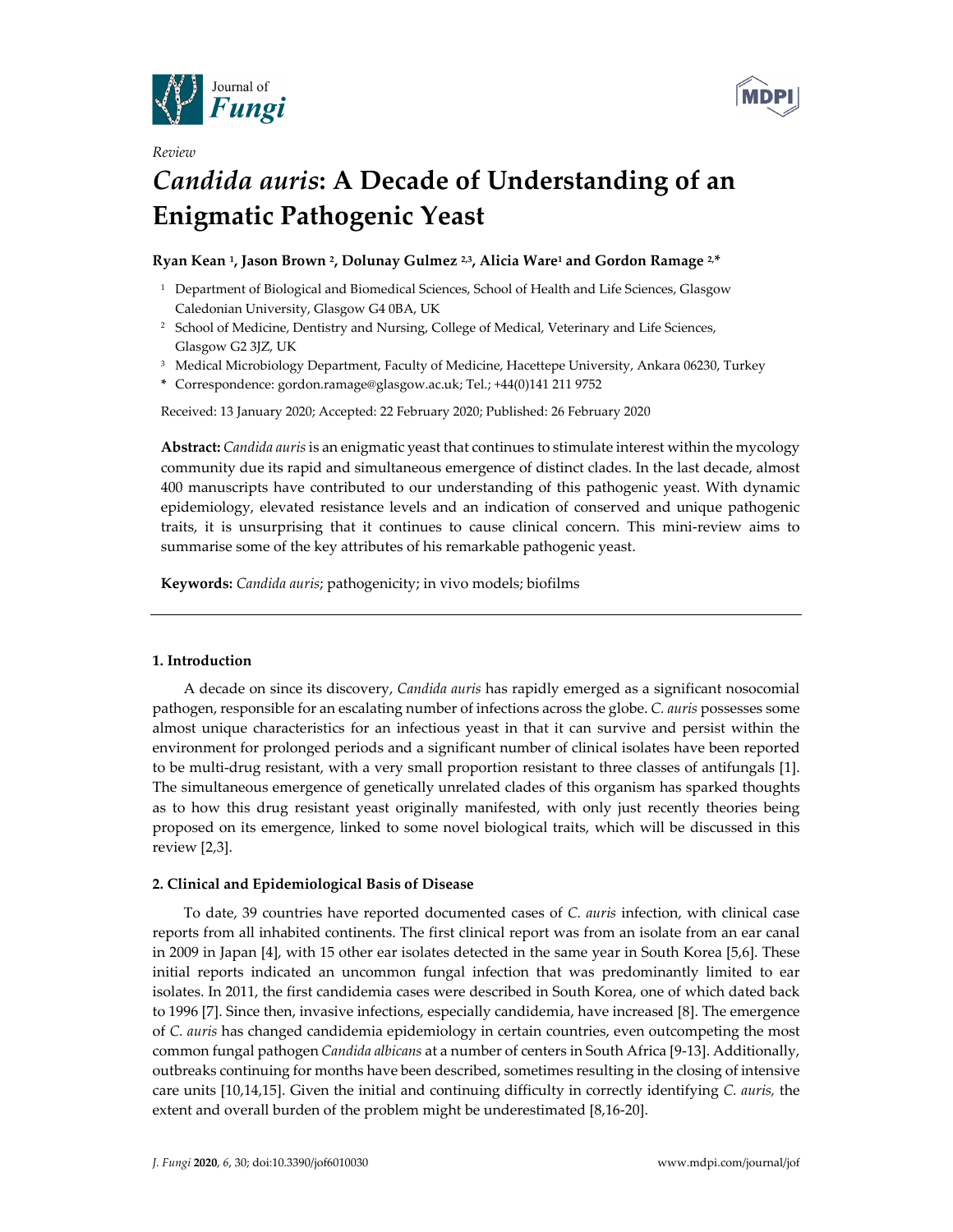Perhaps the most fascinating insight into *C. auris* was the discovery of the simultaneous emergence of genetically unrelated clonal populations across three different continents. This pioneering discovery from Lockhart and colleagues revealed through whole genome sequencing that four independent clades existed. These clades appeared to be geographically specific and are commonly classified as South Asian (clade I), East Asian (clade II), African (clade III), and South American (clade IV) clades, and differ by tens of thousands of single nucleotide polymorphisms (SNPs), with minimal genetic intra-clade differences (<60 SNPs) [1]. Interestingly, a recent study has suggested a potential fifth *C. auris* clade from an ear swab isolate of an Iranian patient. The patient had no documented travel history, suggesting that this emergence of *C. auris* may have not been a recent introduction. Despite being pathologically similar to the East Asian clade, this isolate was hundreds of thousand SNPs different than this and the other three clades [21]. The stimuli for the unique emergence of *C. auris* are not well understood, with suggestions of anthropogenic factors playing a contributing role.

#### **3. Is** *Candida auris* **a Virulent Pathogen?**

As our clinical knowledge of *C. auris* has expanded, we have sought in parallel to understand why this yeast is portrayed as such a successful pathogen. With a somewhat limited molecular understanding of *C. auris*, details are now beginning to emerge in the literature to shine a light on key elements of its virulence profile.

The first description resembling the basis of a virulent phenotype appeared in 2015, when simple experimental approaches described the expression of phospholipase, proteinase and hemolysin activity [22]. Next, some more detailed studies from Borman and colleagues (2016) reported differential growth rates and release of daughter cells that manifested itself as an aggregating phenotype, which was less virulent than non-aggregating cells [23]. This study was the foundation for the first definitive study detailing its ability to differentially form antifungal tolerant biofilms [24]. Interestingly, a more recent study has identified that cellular aggregation is in fact an inducible phenomenon that can be triggered by sub-inhibitory concentrations of triazole and echinocandin antifungals [25]. Collectively, these laboratory studies, and confirmatory analyses [26], highlighted the pathogenic potential of *C. auris*. Moreover, utilising *C. albicans* as a comparator species has helped improve our overall understanding and expand our capabilities to investigate this resilient and tolerant yeast [27,28].

An advantage of *C. auris* coming 'late to the party' is that genomic technologies and the use of comparator species have supported finding orthologues of proteins well-characterised in *C. albicans*. The first study to do so came from India, where Chaterjee and colleagues (2015) reported that it shared significant virulence attributes, including mannosyl transfersases, oligopeptide transporters, secreted proteases and genes involved in biofilm formation [29]. These observations support the aforementioned laboratory studies; however, a limitation to these data are that many genes encoded hypothetical and undefined proteins. How do we determine the functionality and relative importance of these, or do we simply discount these? More robust studies that have followed substantiated these observations, including multiple genes encoding drug transporters, secreted aspartyl proteinases and lipases [30]. One way this has been approached is through using transcriptomics data sets. We were able to undertake a de novo transcriptome assembly that was assembled into an approximately 11.5Mb transcriptome, consisting of 5848 genes [31]. Here, a number of important transcripts were differentially expressed, particularly adhesins IFF4 and CSA1, ALS-gene family members, and other biofilm related genes, such as secreted aspartyl protease and extra-cellular matrix related components. More recently, it has been reported through the use of multi-omics approaches that in comparison to *C. albicans, C. auris* exhibits significant differences in carbon utilisation and downstream cellular protein and lipid content [32]. It is likely that further pathogenic insights will begin to emerge as large scale data-sets are produced. This intensified effort will enable us to fully comprehend why this yeast can be so damaging to patients.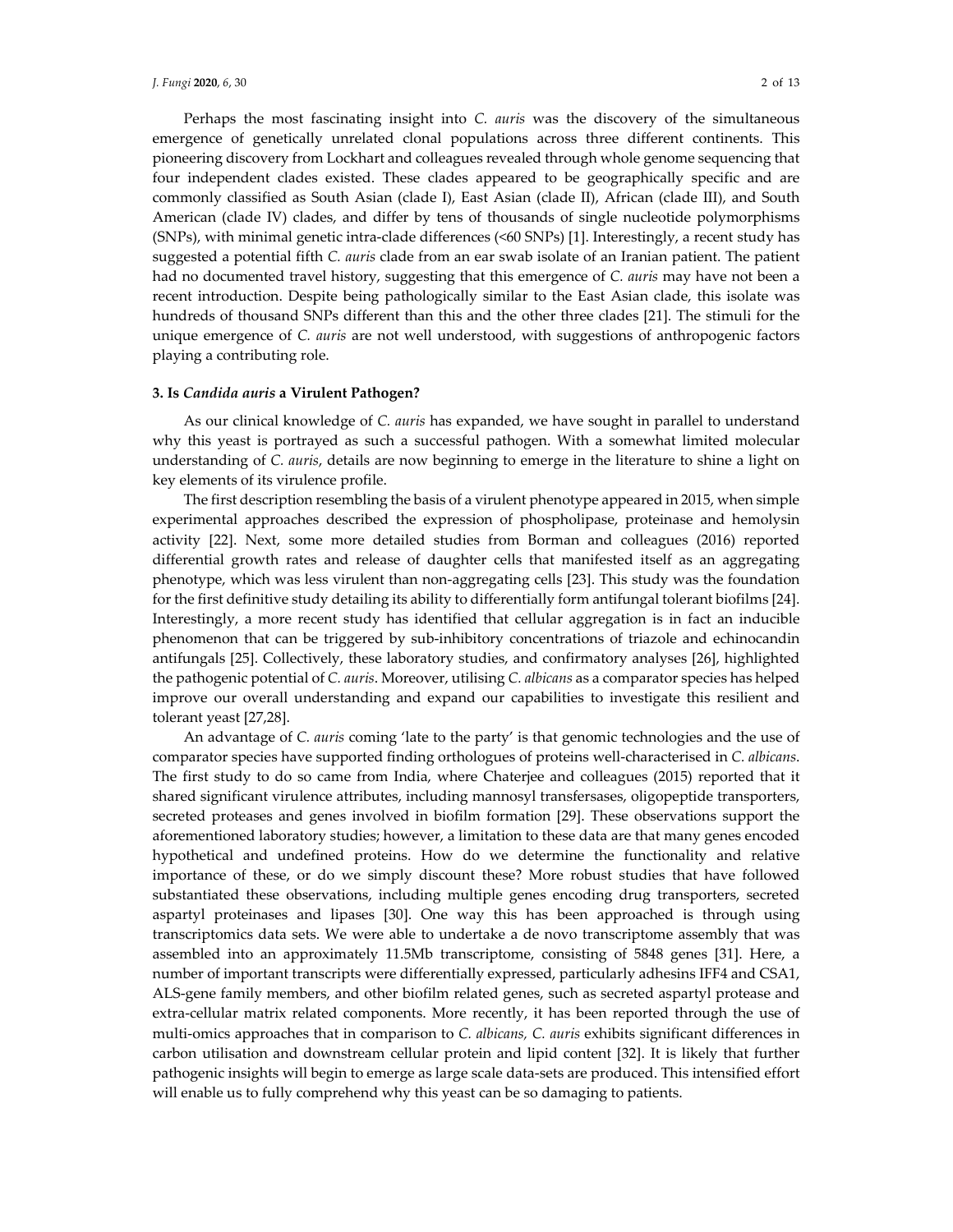## **4. Stress Responses and Key Signaling Pathways of** *Candida auris*

Survival strategies and adaptation to multiple ecological niches are prerequisites for many successful pathogens. Some of the defining features of *C. auris* are its high temperature and salt tolerance, which can permit survival in harsh environments [33]. At 37 °C and 40 °C, *C. auris* grows comparatively with *C. albicans*; temperatures at which the more genetically similar *Candida haemulonii* struggles, or cannot grow. Additionally, a number of *C. auris* isolates have been shown to grow at temperatures as high as 42 °C, which inhibits *C. albicans* growth [34]. This organism also demonstrates high salinity tolerance, growing at 10% wt/vol, a potential factor in being able to quickly and more readily detect and culture this pathogen [35]. Interestingly, these elevated salt concentrations can induce the formation of elongated cell morphologies, similar to pseudohyphae of other *Candida spp*  [36]*.* However, the biological mechanisms and significance of this morphogenic switching remain to be elucidated.

Adaptation to environmental and host responses are typically controlled by a variety of different, conserved signaling pathways across many pathogenic fungi. Studies understanding the functions of such pathways in *C. auris* are still well within their infancy; however, some studies have begun to elucidate these functions. One such key stress response is the Hog1-related stress-activated protein kinase (SAPK) signaling pathway. Using *hog1Δ* strains, Day et al. (2018) demonstrated multiple functions for SAPK in resistance to environmental stressors such as H<sub>2</sub>O<sub>2</sub> and osmotic stress [37]. Interestingly, the *hog1Δ* strain displayed attenuated virulence compared to the wild type, which could be as a result of the mutant forming large aggregates, which has been observed in clinical isolates that are less virulent than non-aggregating counterparts [23,24]. In line with these previous studies on aggregation, the SAPK pathway could be significant in the formation of aggregates as a potential survival strategy. Other key stress response pathways are dependent on the protein phosphatase calcineurin, which interacts with the molecular chaperone protein HSP90. Analysis of protein function of Hsp90 in *C. auris* has been shown to have multiple roles and essential for growth [38]. Interestingly, Hsp90 was shown to negatively regulate filamentation in *C. auris,* with inhibition of Hsp90 resulting in elongated pseudohyphae-like structures, morphologically similar to those induced by high salinity and passage through mammalian hosts [36,39]. Furthermore, its inhibition was shown to increase fluconazole susceptibility of two *C. auris* isolates to which did not harbor any common *ERG11* mutations related to azole resistance [38].

The organisms' ability to survive in these typically microbe-unfavorable conditions are said to be key factors in the recently proposed climate change hypothesis by Casadevall and colleagues, and its transition from being a previously unknown environmental yeast to a significant nosocomial pathogen, with its potential intermediate transmission through an avian host [2]. The authors of this study provide a tantalising hypothesis that higher ambient environmental changes brought about by human intervention has led to the selection of thermally tolerant fungal species that can infringe upon the protective thermal restriction zone. The thermal restriction zone, i.e., the temperature differential between the high protective basal temperatures of mammals and that of ambient environmental temperatures, may be narrowing as a result of climate change. Casadevall and colleagues (2019) undertook comparative analysis of the *C. auris* and closely related relative species, demonstrating that these were not generally thermotolerant to mammalian temperatures [2], indicating that they have not evolved as human pathogens. We know that *C. auris* constitutively overexpresses heat shock protein 90, and by borrowing knowledge from other *Candida* pathogens we can surmise that this may account for its virulence, thermal tolerance, osmotic-stress tolerance and multidrug resistance. These ideas taken together, and with caution until we have definitive evidence, allow us to postulate that *C. auris* is an environmental yeast that has made the opportunistic leap to human hosts. It preferentially locates and persists on the cooler and salty environments of the skin, even with the capacity to form tolerant biofilms structures [40]. Intriguingly, could it be that aqueous and salty environments of wetlands and marshes are more prone to climatic change, and this has propelled *C. auris* success? Alternatively, could the drivers for this emergent pathogen have a simpler explanation, propelled by an ecotoxicological threat of high-level of azole antifungals found in our own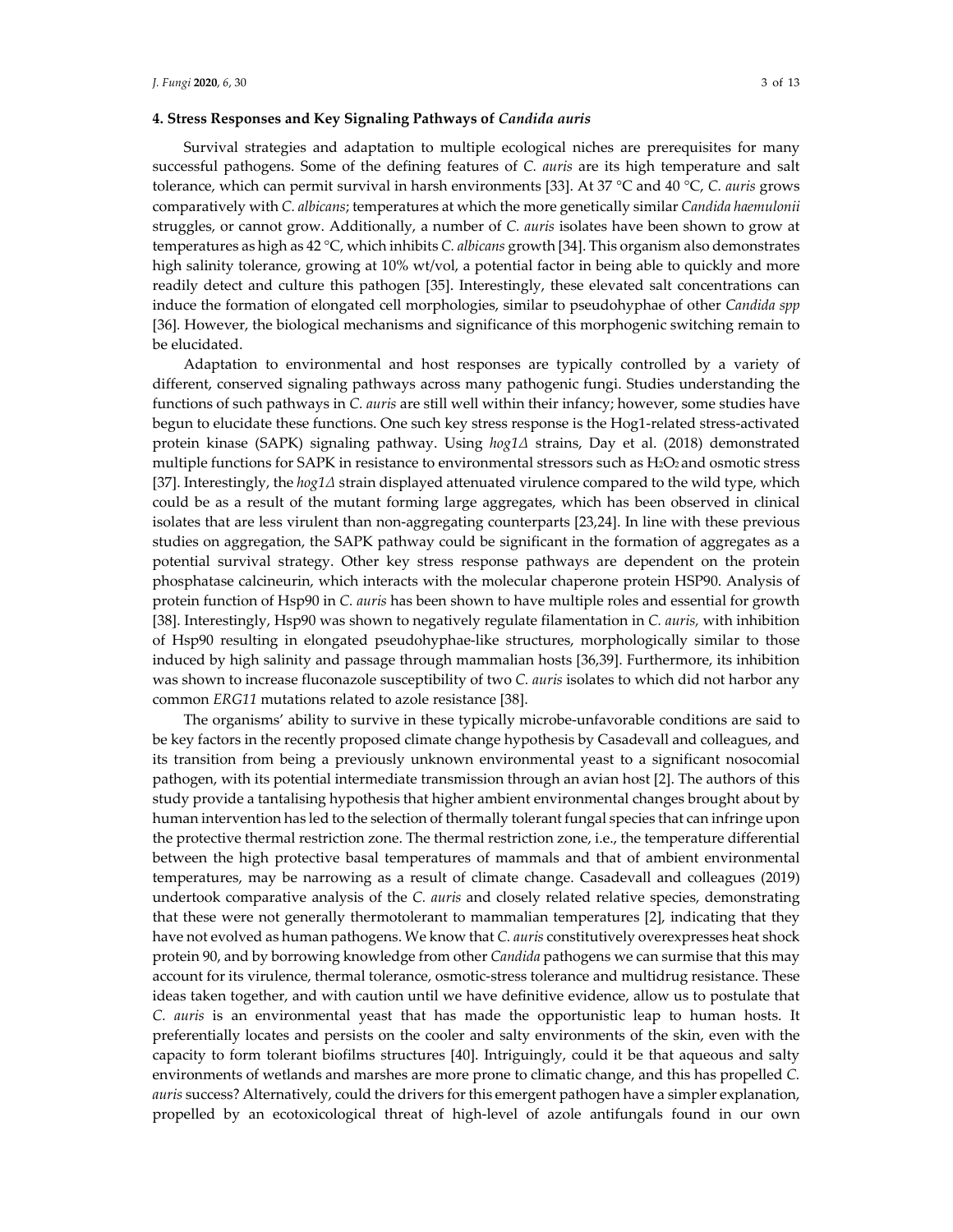wastewater [41]? Irrespectively, whether one or a combination of these theories is correct, it is highly likely that the emergence of *C. auris* is a human-made phenomenon.

#### **5. Biofilms and Surfaces**

A key pathogenicity mechanism of various *Candida spp.* is the formation of highly organised and structured communities known as biofilms. The ability of clinical isolates to form biofilms has been identified as a significant risk factor negatively associated with patient outcomes for both *C. albicans*  and *Candida parapsilosis* [42,43], as well as other species, such as *Candida glabrata,* frequently isolated from indwelling medical devices [44]. To date, there are limited studies detailing the clinical significance of *C. auris* biofilms with regards to risk factors for invasive disease. Isolates have however been recovered from a number of clinical sites including wounds, stents, temperature probes and central lines, suggestive of a biofilm-related lifestyle in host [14,34,45].

Biofilm formation was initially disregarded in a study using isolates from the East Asian clade [6]. Interestingly, this clade appears to display some unique behavioral patterns in comparison to other clades, including lower fluconazole resistance rates and high incidence of causing otitis [46]. In addition, these isolates rarely cause invasive infections and large-scale outbreaks, which could explain the inability of these organisms to form biofilms [47]. A number of studies have started to look at the implications of *C. auris* biofilms, particularly with regards to drug tolerance [31,48-50]. These studies have shown that various *C. auris* isolates can selectively tolerate clinically significant concentrations of all three classes of antifungals.

Biofilm tolerance mechanisms employed by this emerging pathogen appear analogous as to those of *C. albicans*, the primary biofilm forming pathogen within the genus. Using a temporal transcriptomic analysis of various stages of biofilm, our group characterised the key processes which govern biofilm formation and its associated increased antifungal tolerance. Efflux pumps of both ATP binding cassette and major facilitator superfamily transporters, were up-regulated as the biofilm matured to 24 hours of growth compared to planktonic cells [31]. It remains unknown as to whether a *C. auris* biofilm cell is more virulent compared to an equivalent planktonic cell, as was shown with *C. albicans* [51]. Given that gene expression of the hydrolytic enzymes PLB3 and SAP5 were also upregulated in biofilm cells within our data-set, then it would be plausible that they indeed may be more virulent and invasive [31]. Another key component of fungal biofilms is the formation of the extracellular matrix (ECM) [52]. Like other biofilm tolerance mechanisms, the composition and function of the *C. auris* biofilm matrix appears to be conserved with other *Candida spp* [53]. Using radiolabelled fluconazole, the authors demonstrated that this protective substrate is able to sequester between 50% and 90% of available fluconazole within the matrix, rendering the drug unable to reach its target. In addition, physical removal and chemical degradation of individual polysaccharides of the matrix significantly increasing the susceptibility of these communities to fluconazole [53]. Under biofilm-inducing conditions, mass-spectrometry analysis identified significant quantities of tyrosol in the supernatant, a quorum sensing molecule involved in *C. albicans* biofilm formation, suggesting another potentially conserved biofilm function [54].

In addition to reducing the susceptibility to antifungal drugs, it has been speculated that *C. auris*  biofilms may have an environmental function in facilitating nosocomial survival and persistence. The formation of environmental biofilms has been proposed as survival mechanism for a number of microbial pathogens, most notably *Staphylococcus aureus* [55]. These communities are thought to play a key role in hospital acquired infections and can remain viable for multiple weeks, tolerate commonly used disinfection procedures and can subsequently transmit to other surfaces. In laboratory-based studies, *C. auris* has demonstrated all of these characteristics surviving on various abiotic substrates such as plastic and steel as long as four weeks [35] and also being recovered for multiple different fomites in the hospital environments [56]. *C. auris* demonstrates variable susceptibility to a number of disinfection reagents (reviewed in [57]) with studies only recently beginning to understand the effects of disinfectants against surface-adherent *C. auris* cells. Using a *C. auris* dry-surface biofilm model, Ledwoch and Maillard demonstrated that these communities can remain viable after certain biocide treatment, and are also able to successfully regrow and transfer to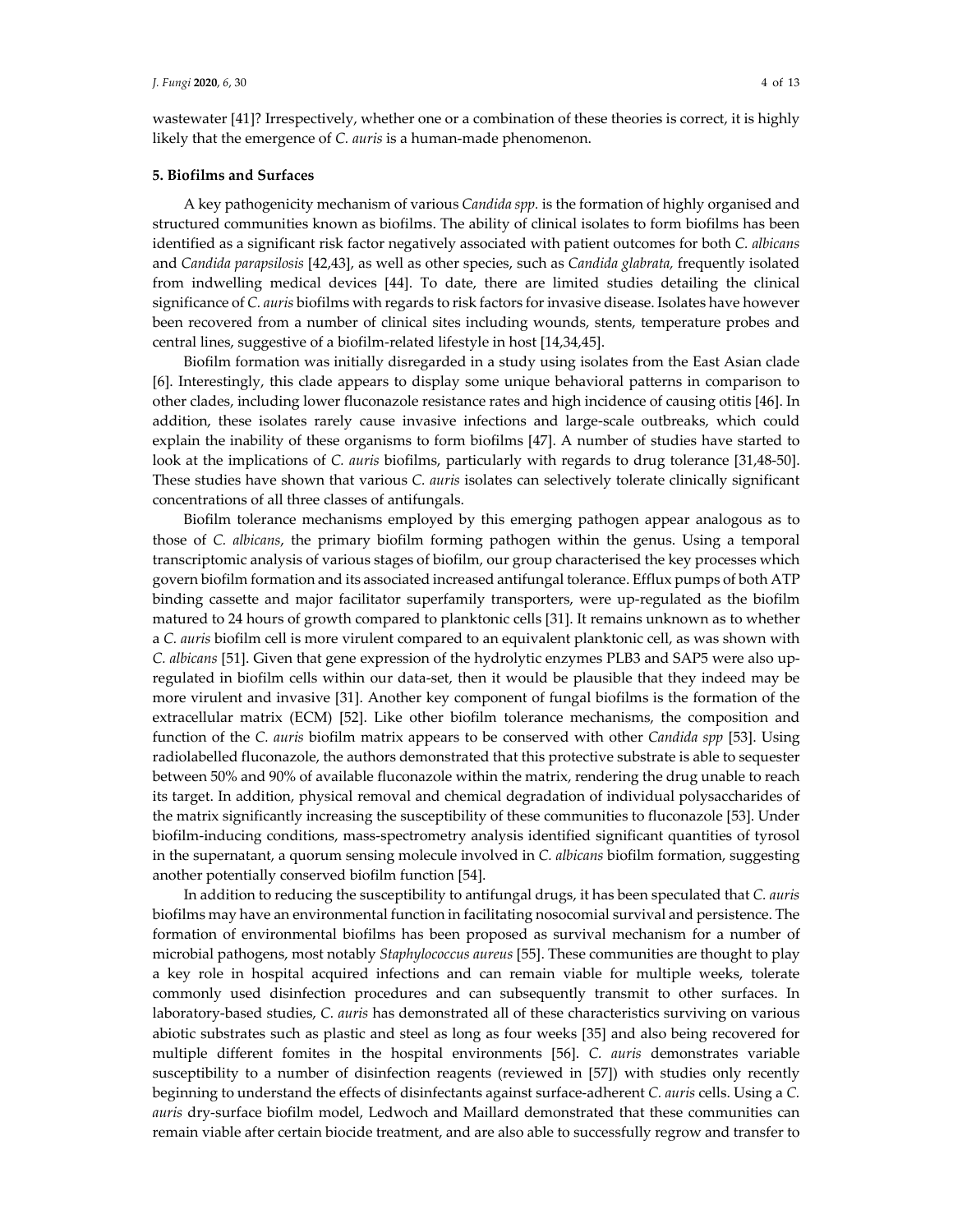another sterile substrate post disinfection [58]. In addition, Short et al. (2019) showed the upregulation of biofilm-related genes after 14 days of environmental survival, including those involved in adherence, drug resistance and ECM formation [59].

The emerging data in the field appear to support the notion that biofilm biology is an important aspect of *C. auris* lifestyle and going forward this direction of research will likely provide important details on its persistence and antifungal tolerance. Indeed, it may also expose some clues to support the notion that *C. auris* is a man-made phenomenon.

#### **6. In vivo Models of Invasive Candidiasis to Study host***–C. auris* **Interactions**

Integral to understanding the virulence of microbial pathogens is the successful utlisisation of in vivo models. Several groups have investigated the pathogenicity of *Candida auris* in a variety of in vivo systems, including invertebrate, fish, and murine models, with key and sometimes conflicting findings highlighted in figure 1. Initial studies were performed by Borman and colleagues, using the invertebrate moth larvae (*Galleria mellonella*) model of systemic candidiasis, which was used to explore the virulence traits of non-aggregating and aggregating forms of *C. auris* in vivo [23]. In this system, *C. auris* was found to be as virulent as *Candida albicans* and *Candida tropicalis*. This high virulence rate is especially important given that *C. auri*s strains do not produce hyphae comparable to that of other *Candida spp* [23]. Our group have corroborated such findings within this *G. mellonella* model, identifying that two non-aggregative *C. auris* strains possessed enhanced virulence capacity over aggregating counterparts, as well as *C. albicans* at reduced inoculum concentrations [24]. *G. mellonella* provide useful model platforms due to reduced ethical implications, whilst also possessing different components of the innate immune system comparable to the mammalian system (reviewed in Trevijano-Contador et al., 2018 [60]). Studies have used these models to explore the early cellular and humoral responses in *G. mellonella* following infection with *C. albicans* [61,62]. Of note, a study by Sheehan and Kavanagh (2018) identified a bisphasic response by the larvae to *C. albicans* infection; early response (> 6 hours) is driven by non-specific immune reactions (antimicrobial peptides release and melanisation) whilst later stages are characterized by specific responses (increases in haemocyte number resulting in larval death) [62]. To our knowledge, studies have yet to examine the host response in *G. mellonella* to *C. auris*. Future work may warrant such investigations, to fully elucidate mechanisms by which *C. auris* phenotype is driving differential levels of virulence in this model, with emphasis on histological changes, alterations in haemocyte number and gene or protein expression of key host molecules, such as antimicrobial peptides, opsonins and lysozymes.

Another invertebrate organism using to study infectious disease is *Drosophila melanogaster,*  which has been previously used with fungal pathogens including *Candida albicans* [63]. Using Tolldeficient (*Tl*) *D. melanogaster* flies, Wurster et al. (2019) demonstrated that 10 *C. auris* isolates representing all four geographical clades were significantly more virulent than a *C. albicans* isolate [64]. Interestingly, and in disagreement with previous studies [23,24], the aggregative capacity of isolates had no effect on pathogenicity in *D. melanogaster* to which the authors hypothesise to be due to the impaired phagocytic and immune function in *Tl-*deficient flies.

A model of invasive candidiasis using a zebrafish (*Danio rerio*) system has recently been used to visualize the host-pathogen interactions between neutrophils and *C. auris* in vivo [65]. These in vivo systems hold many advantages over invertebrate models, including close similarity in genetics, physiology, anatomical structure, and innate and adaptive immune functions with mammalian hosts [66]. A number of publications have used the zebrafish model to investigate the roles of macrophages and neutrophils in immune defense against a range of fungal species including *Aspergillus*, *Candida* and *Cryptococcus* species (reviewed in [67]). Moving forward, examination of the zebrafish host response to multiple *C. auris* strains from various clades with diverse phenotypes is necessary to fully elucidate any potential interactions between different *C. auris* strains and host cells *in vivo*.

Recent studies have documented the virulence of *C. auris* in murine models of invasive candidiasis. In a similar manner to observations from *G. mellonella* models, survival rates in mice postinfection with *C. auris* are strain-dependent [34,36,68,69], further affirming that genetic variability among the strains collected from diverse geographic locations impacts the organisms virulence. Two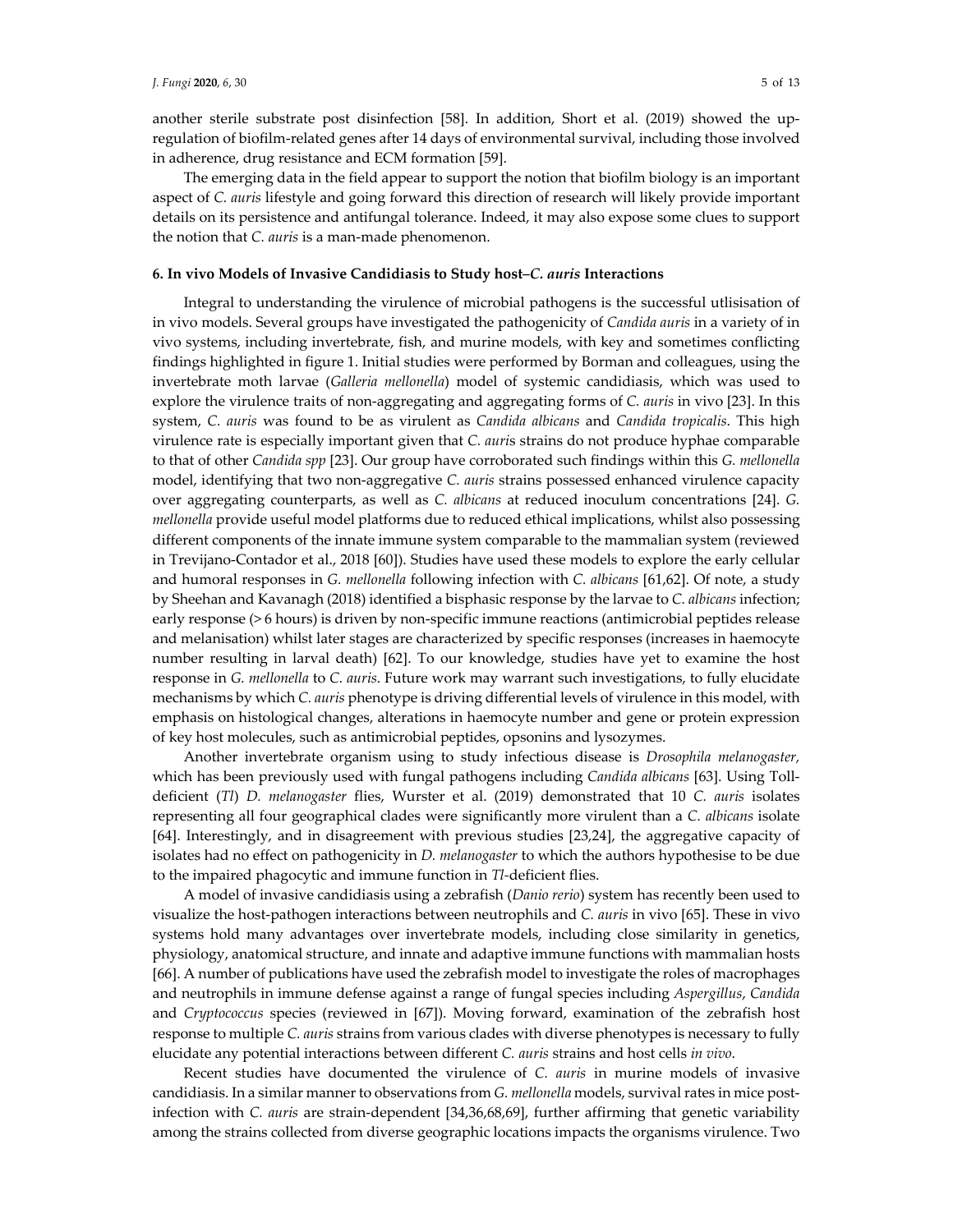comparative virulence studies for multiple *Candida* species used an immunocompromised murine model to show that two *C. auris* isolates from India, and one isolate from Israel, displayed similar virulence to *C. albicans* strains [34,68]. Conversely, a *C. auris* isolate from China was non-virulent in a BALB/c mouse with normal immune system, whilst all *C. albicans-*infected mice died within six days of infection [36]. Many fungal pathogens including *C. auris* disproportionally affect immunocompromised patients within healthcare settings and as such it is important to characterise host-pathogen interactions in models that mimic real-life circumstances. In a study by Xin et al. (2019) it was shown that immunocompromised mice were slightly more susceptible to *C. auris* infection than immunocompetent mice [69], suggesting a crucial role for a healthy immune system in controlling *C. auris* virulence. A fascinating observation from histopathological analyses in these candidiasis murine studies was that *C. auris* accumulated in the kidney of the mice in the form of aggregates [34,39,68], potentially offering an explanation for the survival and persistence of the organism *in vivo*. In addition, a study by Yue et al*.* reported that a small percentage of yeast cells isolated from murine liver and kidney tissue displayed a filamentous phenotype morphologically similar to hyphae in other *Candida spp* when cultured ex vivo at a low temperature [39]. Passage through a second murine host revealed that filamentous cells switched to 'filamentous competent' yeast in vivo, but maintained their filamentous phenotype ex vivo. Tissue burden studies revealed a higher fungal load within the brain and lungs of mice infected with filamentous cells than typical yeast cells, with a skin colonisation assay revealing that filamentous cells were capable of invading the underlying epidermal tissue of mice with topical skin infection, compared to superficial colonisation by typical yeast cells [39]. More recently, a porcine skin model has been reported, where it was shown that *C. auris* had the capacity to proliferate and form multilayer biofilm communities [40]. This is some of the most compelling evidence of how it may survive and persist in healthcare environments. Further studies are required to assess the host response in tissues and systemically following *C. auris* infection.

Given the well-documented antifungal resistance rates and limited therapeutic options, murine infection models provide key data to better inform prescribing practices for clinical *C. auris* cases. Using neutropenic mice, Lepak et al. (2017) performed pharmacodynamics studies on nine *C. auris*  isolates from representative geographical clades and demonstrated the cidal effect of micafungin against tested strains, highlighting its use as the first-line therapy for infected patients [70].

The use of arthropod, mammalian and invertebrate models in studying *C. auris* infection from each of the various geographical clades has greatly enhanced our understanding of the virulence and pathology of this emerging pathogen. There still remains a number of answered questions including the underlying biological processes responsible for observed differences in virulence between isolates from the varying geographic clades.



**Figure 1.** Summary of in vivo pathogenicity studies of *Candida auris.*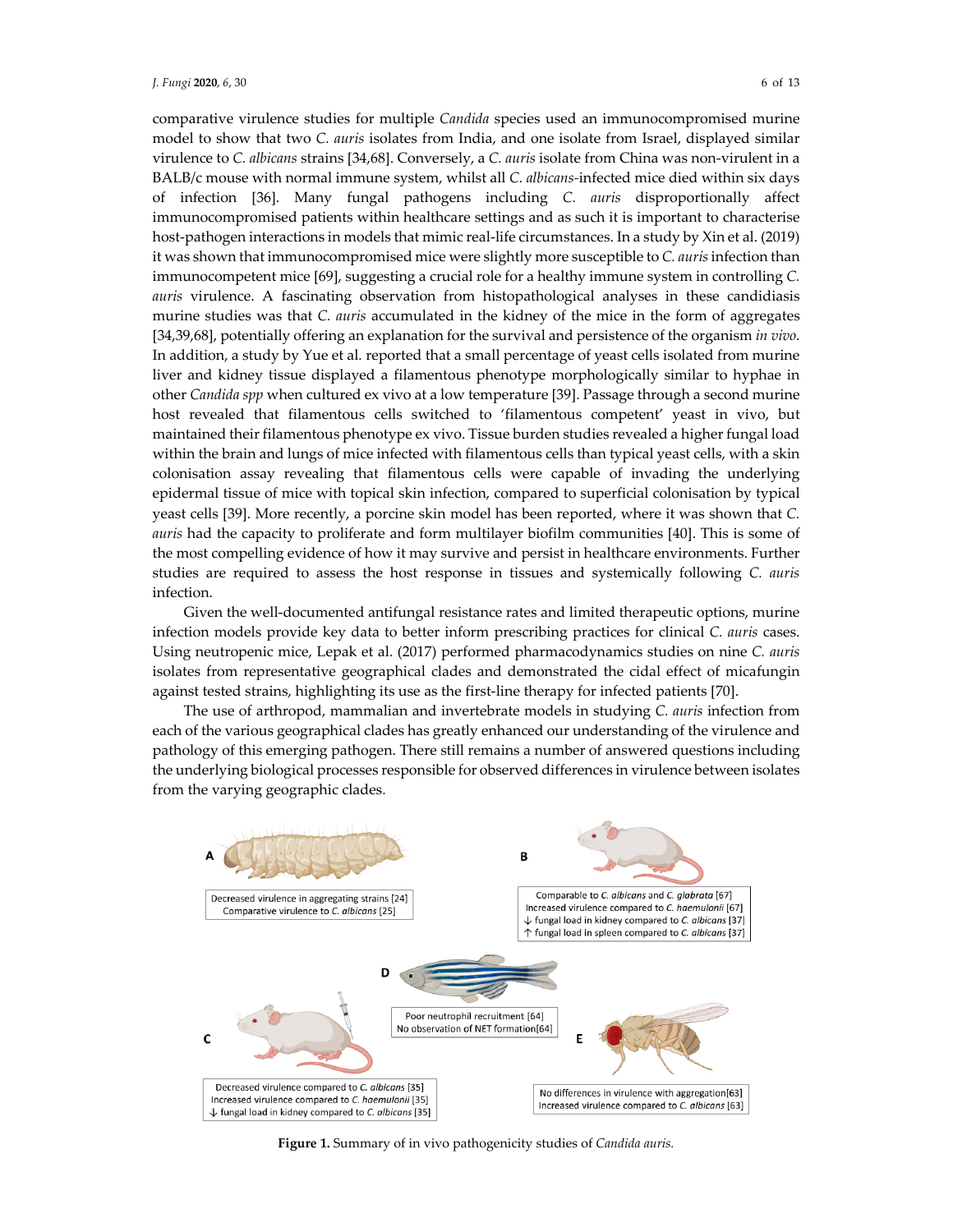#### *J. Fungi* **2020**, *6*, 30 7 of 13

The virulence of *C. auris* in comparison to various other *Candida spp* has been assessed in a number of different vertebrate and invertebrate systems including *Galleria mellonella* (A), immunocompetent mice (B), immunocompromised mice (C), *Danio rerio* (D) and *Drosophila melanogaster* (E). Figure was created with BioRender.

## **7. Hide and Seek—Immune Evasion or Lack of Immune Surveillance?**

From the in vivo studies described above, it could be postulated that *C. auris* uses sophisticated mechanisms to evade the immune response and thereby escape expulsion from the host. Indeed, the work of Johnson et al. (2018) showed that *C. auris* were resistant to neutrophil-mediated killing in vitro, whilst neutrophils preferentially targeted and engulfed *C. albicans* in mixed cultures with *C. auris* (Fig2A). In the zebrafish model, 50% less neutrophils were recruited, and a reduced number of neutrophil extracellular traps were produced in response to *C. auris* over *C. albicans* infection [65]. Another study showed that viable *C. auris* failed to induce a significant inflammatory response in human peripheral blood mononuclear cells (PBMCs), whilst live *Candida tropicalis*, *Candida guilliermondii* and *Candida krusei* induced a much greater release of TNF-α, IL-6 and IL1-β (Fig2B). Conversely, heat-killed organisms, including *C. auris*, stimulated an elevated production of all proinflammatory mediators [71]. The authors postulated that heat-inactivation resulted in artificial exposure of chitin and β1,3-glucan on the surface of the cell wall, leading to a dectin-1 receptor stimulation and an elevated immune response as previously described with *C. albicans* [72]. This hypothesis may suggest that the morphological structure and/or aggregative phenotype of *C. auris* could dictate its immunomodulatory effects. Moreover, the same study showed that human monocyte-derived macrophages were shown to interact with and phagocytose *C. auris* (Fig2C), yet not to the same efficiency as other *Candida* species, such as *C. tropicalis*, *C. guilliermondii* and *C. krusei*. Therefore, it can be concluded from this study that the host recognizes the organism (e.g., macrophage recognition), yet fails to establish an effective immune response against a viable *C. auris* cell (an elevated pro-inflammatory cytokine response).

Interestingly, a publication by Singh et al. (2019) elegantly showed that vaccination of neutropenic BALB/c mice with NDV-3A (a vaccine targeting the N-terminus of Als-3 protein formulated with alum) recognized *C. auris* in vitro and protected immunosuppressed mice from otherwise lethal *C. auris*-disseminated infection [73]. In vitro, the authors found that anti-Als3p antibodies generated by the NDV-3A vaccine in the murine model inhibited biofilm formation (Fig2D) and enhanced the opsonophagocytic killing of *C. auris* by macrophages (Fig2E). In vivo, an important functional role for macrophage and CD4+ T cells was identified in the NDV-3A vaccination mechanism, whereby depletion of these immune cells in the murine model compromised the NDV-3A vaccine-mediated protection against *C. auris* (Fig2F) [73]. This is further evidence that *C. auris* is recognised by the immune system under certain physiological conditions. At the time of writing, investigations into host-pathogen interactions in *C. auris*-mediated infection are limited; future studies must continue to explore the effects of various *C. auris* strains on different subsets of the innate and adaptive immune system, both in vitro and in vivo.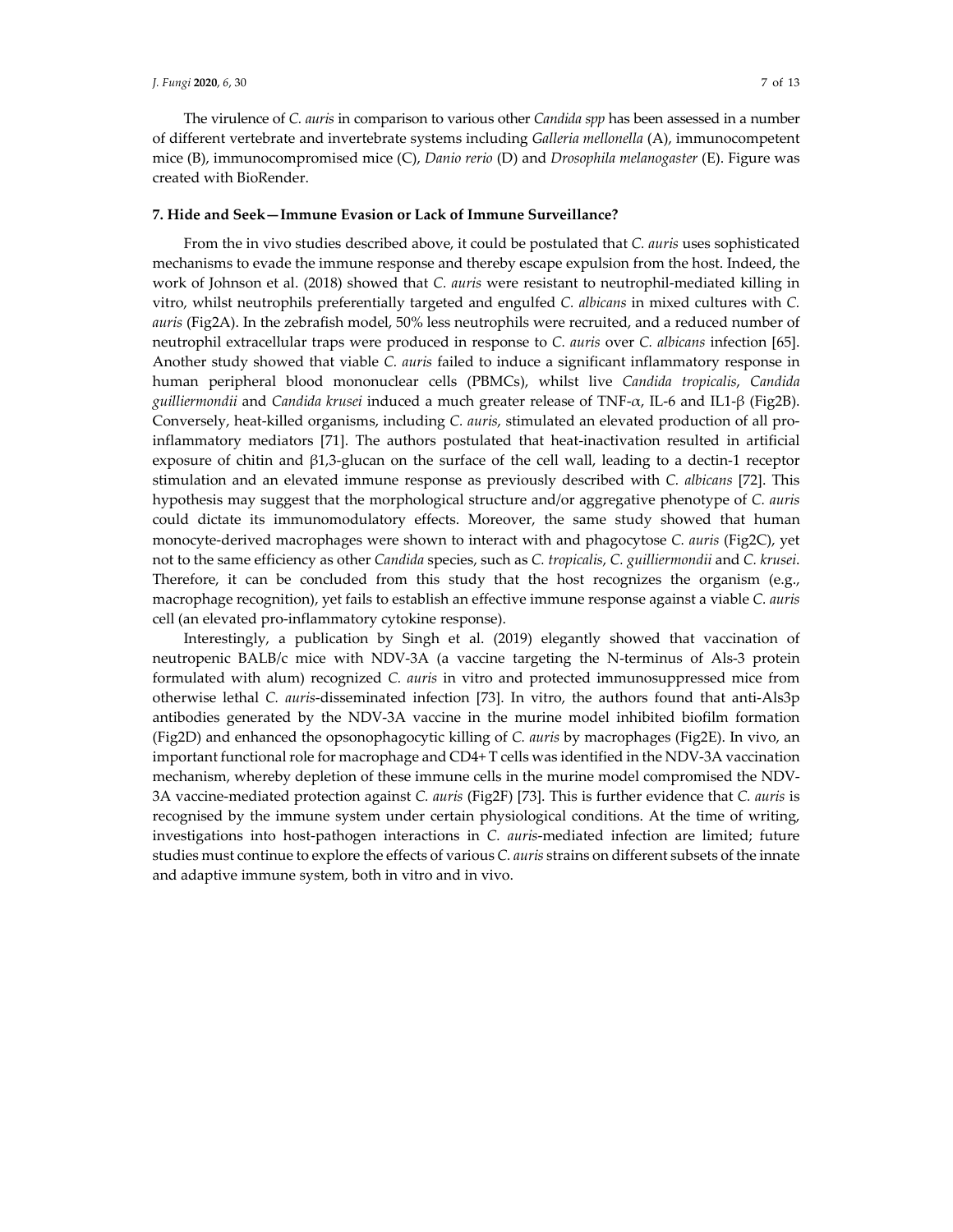

**Figure 2.** Host-pathogen interactions of *Candida auris.*

*Candida auri*s evades neutrophil capture via neutrophil extracellular trap (NET) formation. Neutrophils preferentially target *Candida albicans* in mixed cultures with *C. auris* (A). Peripheral blood mononuclear cells (PBMCs) fail to induce a potent pro-inflammatory cytokine response against C*. auris*, whilst *Candida tropicalis*, *Candida guilliermondii* and *Candida krusei* induced production of TNF- $\alpha$ , IL-6 and IL1-β in PBMC co-cultures (B). Human monocyte-derived macrophages were shown to recognize and phagocytose *C. auris* (C). Anti-Als3p antibodies generated by the NDV-3A vaccine in mice significantly reduced biofilm formation capabilities in *C. auris* (D) and enhanced opsonophagocytic killing by murine macrophages in vitro (E). Neutropenic mice susceptible to lethal *C. auris*-disseminated infection were protected following Als3p vaccination. Depletion of macrophages and CD4+ T cells in this model resulted in reduced survival rates in mice, suggestive that these cell subsets play an important role in NDV-3A vaccine-mediated protection (F). Figure was created with BioRender.

## **9. Concluding Remarks**

*C. auris* demonstrates pathogenic traits of a successful pathogen. Undoubtedly, antifungal resistance is the most significant benefit to this yeast, and when combined with thermotolerant and biofilm attributes, then its future importance to clinical mycology remains undisputed. Whether further distinct clades emerge from different geographical regions remains to be seen, though we are better prepared a decade later in our ability to react and manage these infections. The next ten years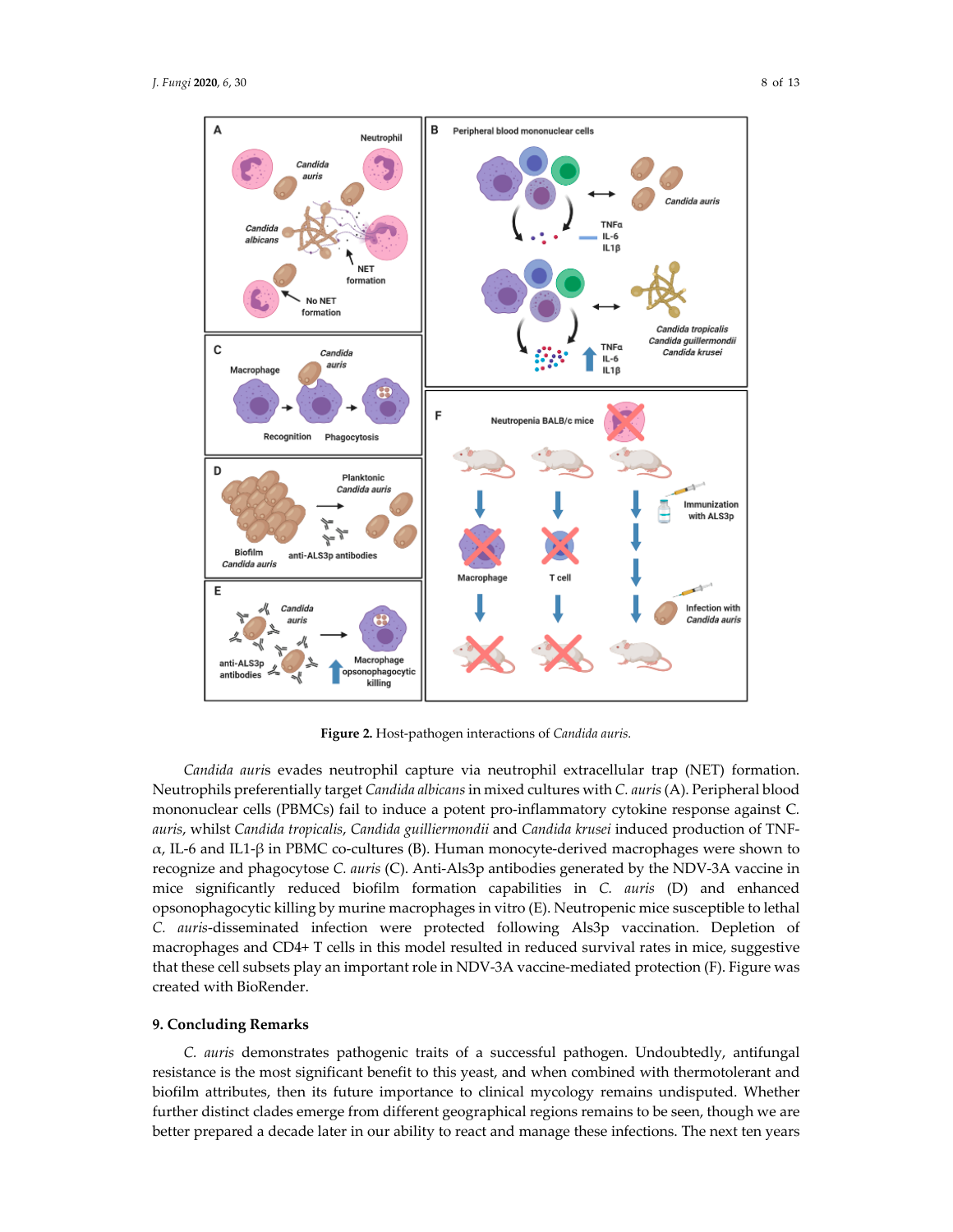will provide opportunities to develop a greater understanding of *C. auris* cell biology and how it interacts with host immunity. Moreover, as new classes of antifungals come through the pipeline, then novel therapies will offer some optimism for control of this yeast. Additionally, as next generation sequencing technologies improve, we will enhance our ability to carefully map interspecies and interkingdom interactions. This will enable us to determine whether *C. auris*  synergises or is antagonized by co-colonising microorganisms. This may form a platform for alternative bio-control opportunities as suggested by recent probiotic studies [74].

Going forward, we must be cautious as a community not to lose perspective on the key issues in medical mycology. To a large extent, *C. auris* represents an unknown, and this has led to an intensified focus to understand this emergent pathogen. There are significant amounts of low hanging fruit for the taking, but this should not be to the detriment of understanding more important mycological issues, such as antifungal resistance. Compared to other *Candida* species, *C. auris* does not appear to have the same extensive global footprint and burden on human health, and it does not have the same arsenal of virulence attributes. As it stands, it remains worthy of our consideration, but whether it continues to dominate our attention, or simply becomes a footnote in our history, remains to be seen. It is difficult to predict the future for this enigmatic yeast, but we can be sure that it will preoccupy the mycology research community for the next decade.

**Author Contributions:** JB, DG and AW wrote and summarised specific sections of text within the review. RK and GR conceived the review, organized its structure, collated sections, wrote and proof read the manuscript. All authors have read and agreed to the published version of the manuscript.

**Funding:** DG was supported by Hacettepe University Scientific Research Projects Coordination Unit (Project No: TUI-2019-18176)

**Conflicts of Interest:** The authors declare no conflict of interest.

### **References**

- 1. Lockhart, S.R.; Etienne, K.A.; Vallabhaneni, S.; Farooqi, J.; Chowdhary, A.; Govender, N.P.; Colombo, A.L.; Calvo, B.; Cuomo, C.A.; Desjardins, C.A., et al. Simultaneous Emergence of Multidrug-Resistant Candida auris on 3 Continents Confirmed by Whole-Genome Sequencing and Epidemiological Analyses. *Clin. Infect. Dis.* **2017**, *64*, 134–140, doi:10.1093/cid/ciw691.
- 2. Casadevall, A.; Kontoyiannis, D.P.; Robert, V. On the Emergence of Candida auris: Climate Change, Azoles, Swamps, and Birds. *mBio* **2019**, *10*, doi:10.1128/mBio.01397-19.
- 3. Forsberg, K.; Woodworth, K.; Walters, M.; Berkow, E.L.; Jackson, B.; Chiller, T.; Vallabhaneni, S. Candida auris: The recent emergence of a multidrug-resistant fungal pathogen. *Med. Mycol.* **2019**, *57*, 1–12, doi:10.1093/mmy/myy054.
- 4. Satoh, K.; Makimura, K.; Hasumi, Y.; Nishiyama, Y.; Uchida, K.; Yamaguchi, H. Candida auris sp. nov., a novel ascomycetous yeast isolated from the external ear canal of an inpatient in a Japanese hospital. *Microbiol. Immunol.* **2009**, *53*, 41–44, doi:10.1111/j.1348-0421.2008.00083.x.
- 5. Kim, M.N.; Shin, J.H.; Sung, H.; Lee, K.; Kim, E.C.; Ryoo, N.; Lee, J.S.; Jung, S.I.; Park, K.H.; Kee, S.J., et al. Candida haemulonii and closely related species at 5 university hospitals in Korea: Identification, antifungal susceptibility, and clinical features. *Clin. Infect. Dis.* **2009**, *48*, e57-61, doi:10.1086/597108.
- 6. Oh, B.J.; Shin, J.H.; Kim, M.N.; Sung, H.; Lee, K.; Joo, M.Y.; Shin, M.G.; Suh, S.P.; Ryang, D.W. Biofilm formation and genotyping of Candida haemulonii, Candida pseudohaemulonii, and a proposed new species (Candida auris) isolates from Korea. *Med. Mycol.* **2011**, *49*, 98–102, doi:10.3109/13693786.2010.493563.
- 7. Lee, W.G.; Shin, J.H.; Uh, Y.; Kang, M.G.; Kim, S.H.; Park, K.H.; Jang, H.C. First three reported cases of nosocomial fungemia caused by Candida auris. *J. Clin. Microbiol.* **2011**, *49*, 3139–3142, doi:10.1128/JCM.00319-11.
- 8. Osei Sekyere, J. Candida auris: A systematic review and meta-analysis of current updates on an emerging multidrug-resistant pathogen. *Microbiologyopen* **2018**, *7*, e00578, doi:10.1002/mbo3.578.
- 9. van Schalkwyk, E.; Mpembe, R.S.; Thomas, J.; Shuping, L.; Ismail, H.; Lowman, W.; Karstaedt, A.S.; Chibabhai, V.; Wadula, J.; Avenant, T., et al. Epidemiologic Shift in Candidemia Driven by Candida auris, South Africa, 2016-2017(1). *Emerg. Infect. Dis.* **2019**, *25*, 1698–1707, doi:10.3201/eid2509.190040.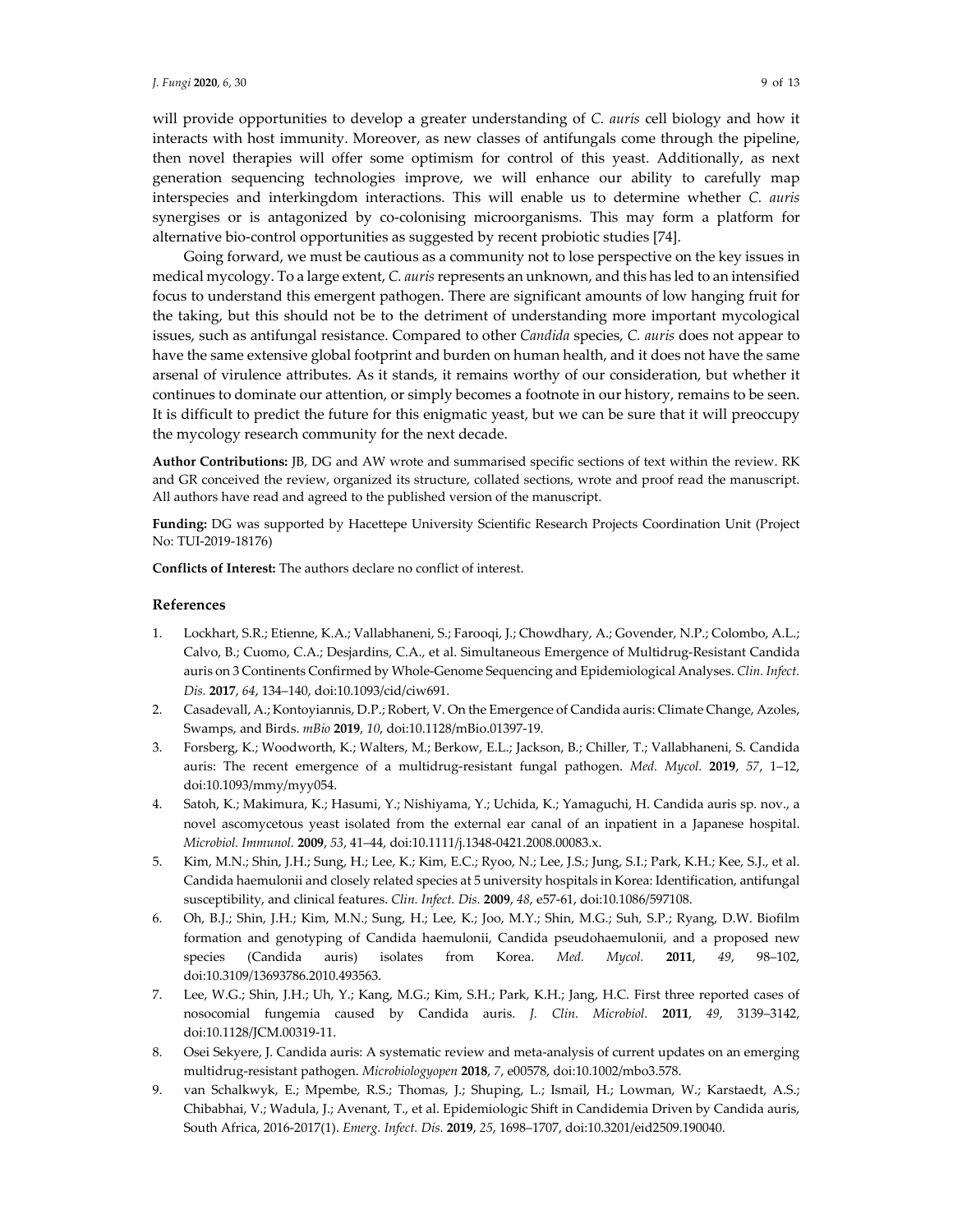- 10. Calvo, B.; Melo, A.S.; Perozo-Mena, A.; Hernandez, M.; Francisco, E.C.; Hagen, F.; Meis, J.F.; Colombo, A.L. First report of Candida auris in America: Clinical and microbiological aspects of 18 episodes of candidemia. *J. Infect.* **2016**, *73*, 369–374, doi:10.1016/j.jinf.2016.07.008.
- 11. Adam, R.D.; Revathi, G.; Okinda, N.; Fontaine, M.; Shah, J.; Kagotho, E.; Castanheira, M.; Pfaller, M.A.; Maina, D. Analysis of Candida auris fungemia at a single facility in Kenya. *Int. J. Infect. Dis.* **2019**, *85*, 182– 187, doi:10.1016/j.ijid.2019.06.001.
- 12. Rudramurthy, S.M.; Chakrabarti, A.; Paul, R.A.; Sood, P.; Kaur, H.; Capoor, M.R.; Kindo, A.J.; Marak, R.S.K.; Arora, A.; Sardana, R., et al. Candida auris candidaemia in Indian ICUs: Analysis of risk factors. *J. Antimicrob. Chemoth.* **2017**, *72*, 1794–1801, doi:10.1093/jac/dkx034.
- 13. Mathur, P.; Hasan, F.; Singh, P.K.; Malhotra, R.; Walia, K.; Chowdhary, A. Five-year profile of candidaemia at an Indian trauma centre: High rates of Candida auris blood stream infections. *Mycoses* **2018**, *61*, 674–680, doi:10.1111/myc.12790.
- 14. Schelenz, S.; Hagen, F.; Rhodes, J.L.; Abdolrasouli, A.; Chowdhary, A.; Hall, A.; Ryan, L.; Shackleton, J.; Trimlett, R.; Meis, J.F., et al. First hospital outbreak of the globally emerging Candida auris in a European hospital. *Antimicrob. Resist. Infect. Control.* **2016**, *5*, 35, doi:10.1186/s13756-016-0132-5.
- 15. Ruiz-Gaitan, A.; Moret, A.M.; Tasias-Pitarch, M.; Aleixandre-Lopez, A.I.; Martinez-Morel, H.; Calabuig, E.; Salavert-Lleti, M.; Ramirez, P.; Lopez-Hontangas, J.L.; Hagen, F., et al. An outbreak due to Candida auris with prolonged colonisation and candidaemia in a tertiary care European hospital. *Mycoses* **2018**, *61*, 498– 505, doi:10.1111/myc.12781.
- 16. Chowdhary, A.; Sharma, C.; Duggal, S.; Agarwal, K.; Prakash, A.; Singh, P.K.; Jain, S.; Kathuria, S.; Randhawa, H.S.; Hagen, F., et al. New clonal strain of Candida auris, Delhi, India. *Emer.g Infect. Dis.* **2013**, *19*, 1670–1673, doi:10.3201/eid1910.130393.
- 17. Tan, Y.E.; Teo, J.Q.; Rahman, N.B.A.; Ng, O.T.; Kalisvar, M.; Tan, A.L.; Koh, T.H.; Ong, R.T.H. Candida auris in Singapore: Genomic Epidemiology, Antifungal Drug Resistance and Identification using the updated 8.01 VITEK(R)2 System. *Int J. Antimicrob. Agents* **2019**, 10.1016/j.ijantimicag.2019.09.016, doi:10.1016/j.ijantimicag.2019.09.016.
- 18. Pekard-Amenitsch, S.; Schriebl, A.; Posawetz, W.; Willinger, B.; Kolli, B.; Buzina, W. Isolation of Candida auris from Ear of Otherwise Healthy Patient, Austria, 2018. *Emerg. Infect. Dis.* **2018**, *24*, 1596–1597, doi:10.3201/eid2408.180495.
- 19. Dewaele, K.; Lagrou, K.; Frans, J.; Hayette, M.P.; Vernelen, K. Hospital Laboratory Survey for Identification of Candida auris in Belgium. *J. Fungi (Basel)* **2019**, *5*, doi:10.3390/jof5030084.
- 20. Bishop, L.; Cummins, M.; Guy, R.; Hoffman, P.; Jeffery, K.; Jeffery-Smith, A.; Johnson, J.; Lamagni, T.; Manuel, R.; Mohammed-Klein, R., et al. *Guidance for the laboratory investigation, management and infection prevention and control for cases of Candida auris. August 2017 v2.0*; Public Health England: London, 2017.
- 21. Chow, N.A.; de Groot, T.; Badali, H.; Abastabar, M.; Chiller, T.M.; Meis, J.F. Potential Fifth Clade of Candida auris, Iran, 2018. *Emerg. Infect. Dis.* **2019**, *25*, 1780–1781, doi:10.3201/eid2509.190686.
- 22. Kumar, D.; Banerjee, T.; Pratap, C.B.; Tilak, R. Itraconazole-resistant Candida auris with phospholipase, proteinase and hemolysin activity from a case of vulvovaginitis. *J. Infect. Dev. Ctries* **2015**, *9*, 435–437, doi:10.3855/jidc.4582.
- 23. Borman, A.M.; Szekely, A.; Johnson, E.M. Comparative Pathogenicity of United Kingdom Isolates of the Emerging Pathogen Candida auris and Other Key Pathogenic Candida Species. *mSphere* **2016**, *1*, doi:10.1128/mSphere.00189-16.
- 24. Sherry, L.; Ramage, G.; Kean, R.; Borman, A.; Johnson, E.M.; Richardson, M.D.; Rautemaa-Richardson, R. Biofilm-Forming Capability of Highly Virulent, Multidrug-Resistant Candida auris. *Emerg. Infect. Dis.* **2017**, *23*, 328–331, doi:10.3201/eid2302.161320.
- 25. Szekely, A.; Borman, A.M.; Johnson, E.M. Candida auris isolates of the Southern Asian and South African lineages exhibit different phenotypic and antifungal susceptibility profiles in vitro. *J. Clin. Microbiol.* **2019**, 10.1128/JCM.02055-18, doi:10.1128/JCM.02055-18.
- 26. Larkin, E.; Hager, C.; Chandra, J.; Mukherjee, P.K.; Retuerto, M.; Salem, I.; Long, L.; Isham, N.; Kovanda, L.; Borroto-Esoda, K., et al. The Emerging Pathogen Candida auris: Growth Phenotype, Virulence Factors, Activity of Antifungals, and Effect of SCY-078, a Novel Glucan Synthesis Inhibitor, on Growth Morphology and Biofilm Formation. *Antimicrob. Agents Chemoth.* **2017**, *61*, doi:10.1128/AAC.02396-16.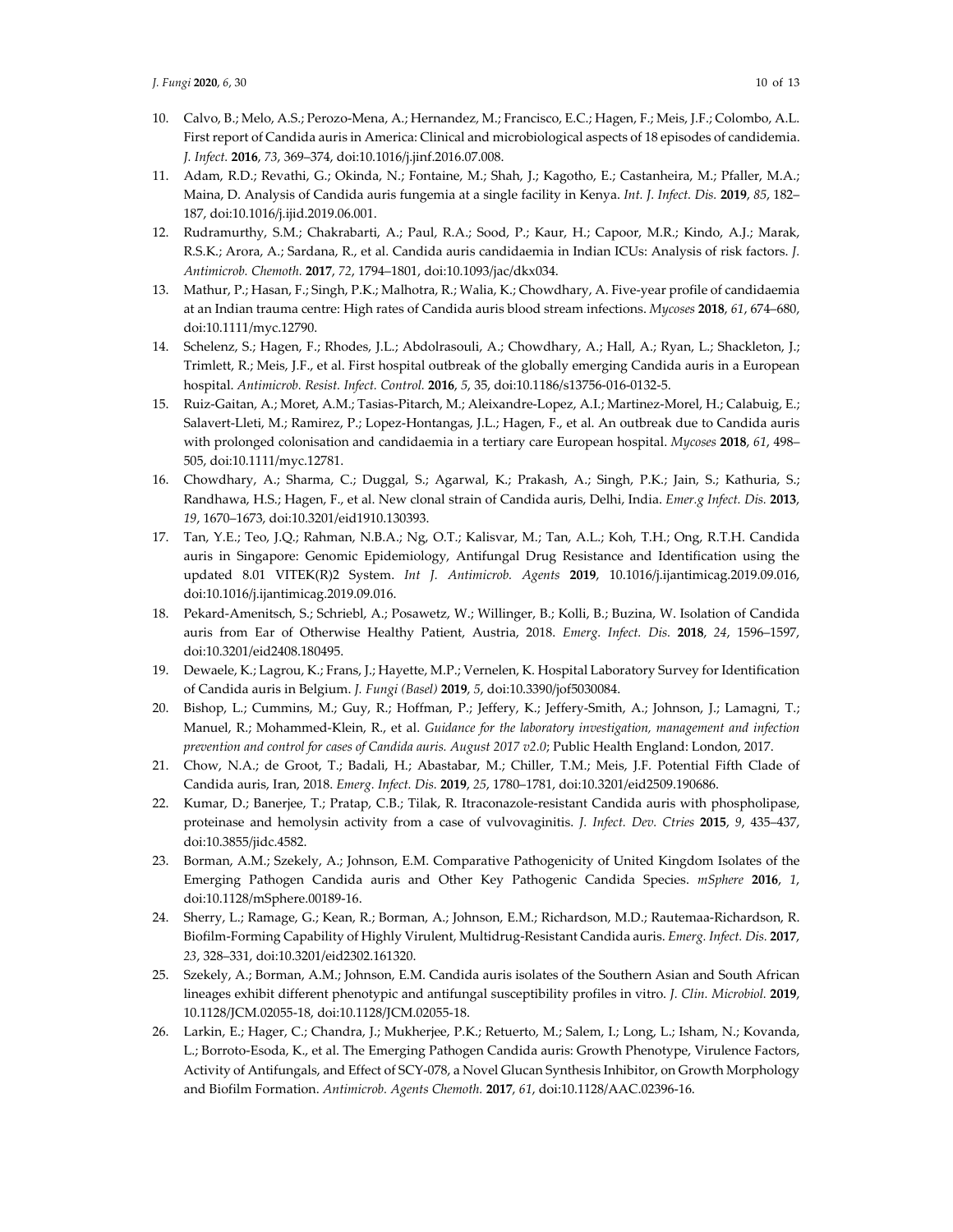- 27. Piedrahita, C.T.; Cadnum, J.L.; Jencson, A.L.; Shaikh, A.A.; Ghannoum, M.A.; Donskey, C.J. Environmental Surfaces in Healthcare Facilities are a Potential Source for Transmission of Candida auris and Other Candida Species. *Infect. Control. Hosp. Epidemiol.* **2017**, *38*, 1107–1109, doi:10.1017/ice.2017.127.
- 28. Cadnum, J.L.; Shaikh, A.A.; Piedrahita, C.T.; Jencson, A.L.; Larkin, E.L.; Ghannoum, M.A.; Donskey, C.J. Relative Resistance of the Emerging Fungal Pathogen Candida auris and Other Candida Species to Killing by Ultraviolet Light. *Infect. Control. Hosp. Epidemiol.* **2018**, *39*, 94–96, doi:10.1017/ice.2017.239.
- 29. Chatterjee, S.; Alampalli, S.V.; Nageshan, R.K.; Chettiar, S.T.; Joshi, S.; Tatu, U.S. Draft genome of a commonly misdiagnosed multidrug resistant pathogen Candida auris. *BMC Genomics* **2015**, *16*, 686, doi:10.1186/s12864-015-1863-z.
- 30. Munoz, J.F.; Gade, L.; Chow, N.A.; Loparev, V.N.; Juieng, P.; Berkow, E.L.; Farrer, R.A.; Litvintseva, A.P.; Cuomo, C.A. Genomic insights into multidrug-resistance, mating and virulence in Candida auris and related emerging species. *Nat. Commun.* **2018**, *9*, 5346, doi:10.1038/s41467-018-07779-6.
- 31. Kean, R.; Delaney, C.; Sherry, L.; Borman, A.; Johnson, E.M.; Richardson, M.D.; Rautemaa-Richardson, R.; Williams, C.; Ramage, G. Transcriptome Assembly and Profiling of Candida auris Reveals Novel Insights into Biofilm-Mediated Resistance. *mSphere* **2018**, *3*, doi:10.1128/mSphere.00334-18.
- 32. Zamith-Miranda, D.; Heyman, H.M.; Cleare, L.G.; Couvillion, S.P.; Clair, G.C.; Bredeweg, E.L.; Gacser, A.; Nimrichter, L.; Nakayasu, E.S.; Nosanchuk, J.D. Multi-omics Signature of Candida auris, an Emerging and Multidrug-Resistant Pathogen. *mSystems* **2019**, *4*, doi:10.1128/mSystems.00257-19.
- 33. Heaney, H.; Laing, J.; Paterson, L.; Walker, A.W.; Gow, N.A.R.; Johnson, E.M.; MacCallum, D.M.; Brown, A.J.P. The environmental stress sensitivities of pathogenic Candida species, including Candida auris, and implications for their spread in the hospital setting. *Med. Myco.l* **2020**, 10.1093/mmy/myz127, doi:10.1093/mmy/myz127.
- 34. Ben-Ami, R.; Berman, J.; Novikov, A.; Bash, E.; Shachor-Meyouhas, Y.; Zakin, S.; Maor, Y.; Tarabia, J.; Schechner, V.; Adler, A., et al. Multidrug-Resistant Candida haemulonii and C. auris, Tel Aviv, Israel. *Emerg. Infect. Dis.* **2017**, *23*, doi:10.3201/eid2302.161486.
- 35. Welsh, R.M.; Bentz, M.L.; Shams, A.; Houston, H.; Lyons, A.; Rose, L.J.; Litvintseva, A.P. Survival, Persistence, and Isolation of the Emerging Multidrug-Resistant Pathogenic Yeast Candida auris on a Plastic Health Care Surface. *J. Clin. Microbiol.* **2017**, *55*, 2996–3005, doi:10.1128/JCM.00921-17.
- 36. Wang, X.; Bing, J.; Zheng, Q.; Zhang, F.; Liu, J.; Yue, H.; Tao, L.; Du, H.; Wang, Y.; Wang, H., et al. The first isolate of Candida auris in China: Clinical and biological aspects. *Emerg. Microbes. Infect.* **2018**, *7*, 93, doi:10.1038/s41426-018-0095-0.
- 37. Day, A.M.; McNiff, M.M.; da Silva Dantas, A.; Gow, N.A.R.; Quinn, J. Hog1 Regulates Stress Tolerance and Virulence in the Emerging Fungal Pathogen Candida auris. *mSphere* **2018**, *3*, doi:10.1128/mSphere.00506- 18.
- 38. Kim, S.H.; Iyer, K.R.; Pardeshi, L.; Munoz, J.F.; Robbins, N.; Cuomo, C.A.; Wong, K.H.; Cowen, L.E. Genetic Analysis of Candida auris Implicates Hsp90 in Morphogenesis and Azole Tolerance and Cdr1 in Azole Resistance. *mBio* **2019**, *10*, doi:10.1128/mBio.02529-18.
- 39. Yue, H.; Bing, J.; Zheng, Q.; Zhang, Y.; Hu, T.; Du, H.; Wang, H.; Huang, G. Filamentation in Candida auris, an emerging fungal pathogen of humans: Passage through the mammalian body induces a heritable phenotypic switch. *Emerg. Microbes. Infect.* **2018**, *7*, 188, doi:10.1038/s41426-018-0187-x.
- 40. Horton, M.V.; Johnson, C.J.; Kernien, J.F.; Patel, T.D.; Lam, B.C.; Cheong, J.Z.A.; Meudt, J.J.; Shanmuganayagam, D.; Kalan, L.R.; Nett, J.E. Candida auris Forms High-Burden Biofilms in Skin Niche Conditions and on Porcine Skin. *mSphere* **2020**, *5*, doi:10.1128/mSphere.00910-19.
- 41. Assress, H.A.; Nyoni, H.; Mamba, B.B.; Msagati, T.A.M. Occurrence and risk assessment of azole antifungal drugs in water and wastewater. *Ecotoxicol. Environ. Saf.* **2020**, *187*, 109868, doi:10.1016/j.ecoenv.2019.109868.
- 42. Rajendran, R.; Sherry, L.; Nile, C.J.; Sherriff, A.; Johnson, E.M.; Hanson, M.F.; Williams, C.; Munro, C.A.; Jones, B.J.; Ramage, G. Biofilm formation is a risk factor for mortality in patients with Candida albicans bloodstream infection-Scotland, 2012–2013. *Clin. Microbiol. Infect.* **2016**, *22*, 87–93, doi:10.1016/j.cmi.2015.09.018.
- 43. Soldini, S.; Posteraro, B.; Vella, A.; De Carolis, E.; Borghi, E.; Falleni, M.; Losito, A.R.; Maiuro, G.; Trecarichi, E.M.; Sanguinetti, M., et al. Microbiologic and clinical characteristics of biofilm-forming Candida parapsilosis isolates associated with fungaemia and their impact on mortality. *Clin. Microbiol. Infect.* **2018**, *24*, 771–777, doi:10.1016/j.cmi.2017.11.005.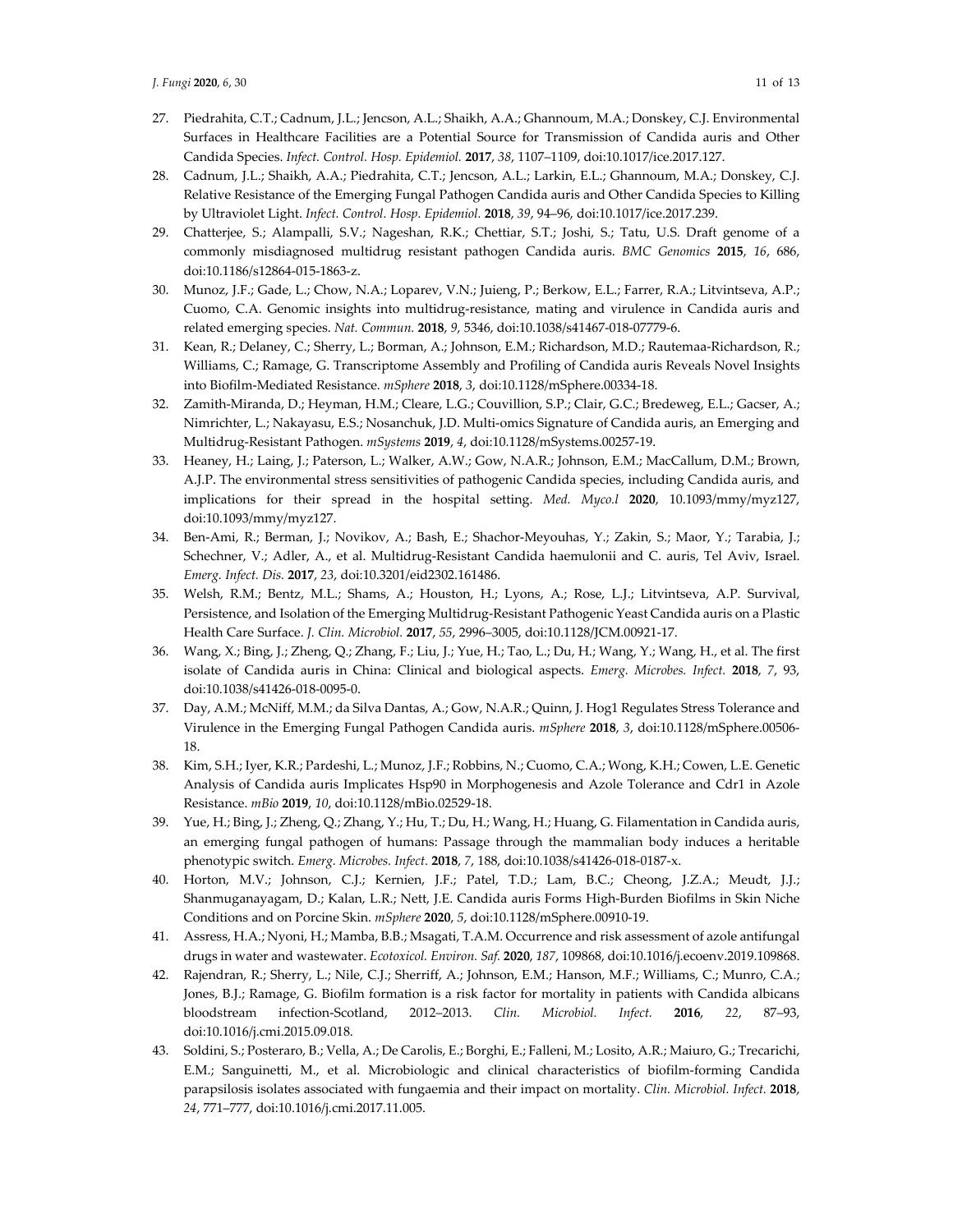- 44. Fortun, J.; Martin-Davila, P.; Gomez-Garcia de la Pedrosa, E.; Pintado, V.; Cobo, J.; Fresco, G.; Meije, Y.; Ros, L.; Alvarez, M.E.; Luengo, J., et al. Emerging trends in candidemia: A higher incidence but a similar outcome. *J. Infect.* **2012**, *65*, 64–70, doi:10.1016/j.jinf.2012.02.011.
- 45. Eyre, D.W.; Sheppard, A.E.; Madder, H.; Moir, I.; Moroney, R.; Quan, T.P.; Griffiths, D.; George, S.; Butcher, L.; Morgan, M., et al. A Candida auris Outbreak and Its Control in an Intensive Care Setting. *N Engl. J. Med.*  **2018**, *379*, 1322–1331, doi:10.1056/NEJMoa1714373.
- 46. Kwon, Y.J.; Shin, J.H.; Byun, S.A.; Choi, M.J.; Won, E.J.; Lee, D.; Lee, S.Y.; Chun, S.; Lee, J.H.; Choi, H.J., et al. Candida auris Clinical Isolates from South Korea: Identification, Antifungal Susceptibility, and Genotyping. *J. Clin. Microbiol.* **2019**, *57*, doi:10.1128/JCM.01624-18.
- 47. Welsh, R.M.; Sexton, D.J.; Forsberg, K.; Vallabhaneni, S.; Litvintseva, A. Insights into the Unique Nature of the East Asian Clade of the Emerging Pathogenic Yeast Candida auris. *J. Clin. Microbiol.* **2019**, *57*, doi:10.1128/JCM.00007-19.
- 48. Hager, C.L.; Larkin, E.L.; Long, L.; Zohra Abidi, F.; Shaw, K.J.; Ghannoum, M.A. In Vitro and In Vivo Evaluation of the Antifungal Activity of APX001A/APX001 against Candida auris. *Antimicrob. Agents Chemoth.* **2018**, *62*, doi:10.1128/AAC.02319-17.
- 49. Kean, R.; Sherry, L.; Townsend, E.; McKloud, E.; Short, B.; Akinbobola, A.; Mackay, W.G.; Williams, C.; Jones, B.L.; Ramage, G. Surface disinfection challenges for Candida auris: An in-vitro study. *J. Hosp. Infect.*  **2018**, *98*, 433–436, doi:10.1016/j.jhin.2017.11.015.
- 50. Romera, D.; Aguilera-Correa, J.J.; Gadea, I.; Vinuela-Sandoval, L.; Garcia-Rodriguez, J.; Esteban, J. Candida auris: A comparison between planktonic and biofilm susceptibility to antifungal drugs. *J. Med. Microbiol*  **2019**, *68*, 1353–1358, doi:10.1099/jmm.0.001036.
- 51. Uppuluri, P.; Chaturvedi, A.K.; Srinivasan, A.; Banerjee, M.; Ramasubramaniam, A.K.; Kohler, J.R.; Kadosh, D.; Lopez-Ribot, J.L. Dispersion as an important step in the Candida albicans biofilm developmental cycle. *PLoS Pathog.* **2010**, *6*, e1000828, doi:10.1371/journal.ppat.1000828.
- 52. Pierce, C.G.; Vila, T.; Romo, J.A.; Montelongo-Jauregui, D.; Wall, G.; Ramasubramanian, A.; Lopez-Ribot, J.L. The Candida albicans Biofilm Matrix: Composition, Structure and Function. *J. Fungi (Basel)* **2017**, *3*, doi:10.3390/jof3010014.
- 53. Dominguez, E.G.; Zarnowski, R.; Choy, H.L.; Zhao, M.; Sanchez, H.; Nett, J.E.; Andes, D.R. Conserved Role for Biofilm Matrix Polysaccharides in Candida auris Drug Resistance. *mSphere* **2019**, *4*, doi:10.1128/mSphereDirect.00680-18.
- 54. Semreen, M.H.; Soliman, S.S.M.; Saeed, B.Q.; Alqarihi, A.; Uppuluri, P.; Ibrahim, A.S. Metabolic Profiling of Candida auris, a Newly-Emerging Multi-Drug Resistant Candida Species, by GC-MS. *Molecules* **2019**, *24*, doi:10.3390/molecules24030399.
- 55. Ledwoch, K.; Dancer, S.J.; Otter, J.A.; Kerr, K.; Roposte, D.; Rushton, L.; Weiser, R.; Mahenthiralingam, E.; Muir, D.D.; Maillard, J.Y. Beware biofilm! Dry biofilms containing bacterial pathogens on multiple healthcare surfaces; a multi-centre study. *J. Hosp. Infect.* **2018**, *100*, e47-e56, doi:10.1016/j.jhin.2018.06.028.
- 56. Biswal, M.; Rudramurthy, S.M.; Jain, N.; Shamanth, A.S.; Sharma, D.; Jain, K.; Yaddanapudi, L.N.; Chakrabarti, A. Controlling a possible outbreak of Candida auris infection: Lessons learnt from multiple interventions. *J. Hosp. Infect.* **2017**, *97*, 363–370, doi:10.1016/j.jhin.2017.09.009.
- 57. Ku, T.S.N.; Walraven, C.J.; Lee, S.A. Candida auris: Disinfectants and Implications for Infection Control. *Front. Microbiol.* **2018**, *9*, 726, doi:10.3389/fmicb.2018.00726.
- 58. Ledwoch, K.; Maillard, J.Y. Candida auris Dry Surface Biofilm (DSB) for Disinfectant Efficacy Testing. *Materials (Basel)* **2018**, *12*, doi:10.3390/ma12010018.
- 59. Short, B.; Brown, J.; Delaney, C.; Sherry, L.; Williams, C.; Ramage, G.; Kean, R. Candida auris exhibits resilient biofilm characteristics in vitro: Implications for environmental persistence. *J. Hosp. Infect.* **2019**, 10.1016/j.jhin.2019.06.006, doi:10.1016/j.jhin.2019.06.006.
- 60. Trevijano-Contador, N.; Zaragoza, O. Immune Response of Galleria mellonella against Human Fungal Pathogens. *J. Fungi (Basel)* **2018**, *5*, doi:10.3390/jof5010003.
- 61. Rajendran, R.; Borghi, E.; Falleni, M.; Perdoni, F.; Tosi, D.; Lappin, D.F.; O'Donnell, L.; Greetham, D.; Ramage, G.; Nile, C. Acetylcholine Protects against Candida albicans Infection by Inhibiting Biofilm Formation and Promoting Hemocyte Function in a Galleria mellonella Infection Model. *Eukaryot Cell* **2015**, *14*, 834–844, doi:10.1128/EC.00067-15.
- 62. Sheehan, G.; Kavanagh, K. Analysis of the early cellular and humoral responses of Galleria mellonella larvae to infection by Candida albicans. *Virulence* **2018**, *9*, 163–172, doi:10.1080/21505594.2017.1370174.